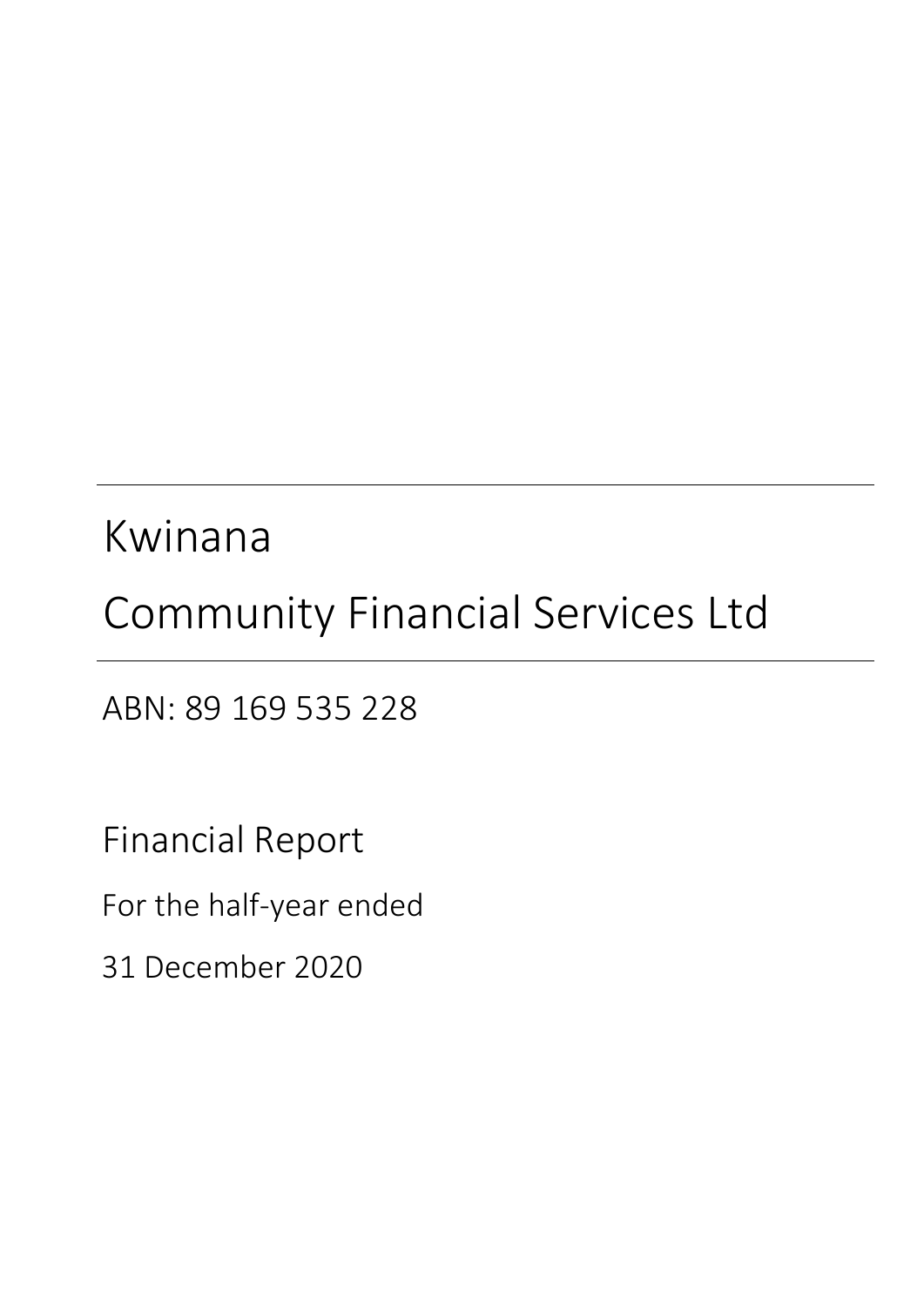## Kwinana Community Financial Services Ltd Directors' Report

Your directors submit the financial report of the company for the half-year ended 31 December 2020.

#### Directors

The names of directors who held office during the half-year and until the date of this report are as below:

| Johannes Maria Iriks I | Sarah Rachel Mahony                      |
|------------------------|------------------------------------------|
| Wayne Milnes           | Leslie Harris Whiddett                   |
| Stephen Paul Williams  | Robert George Cooper                     |
| Maxwell John Bird      | Daniel Chan (Appointed 19 November 2020) |

#### Principal activity

The principal activity of the company during the financial period was facilitating Community Bank services under management rights of Bendigo and Adelaide Bank Limited.

#### Review of operations

Operations have continued to perform in line with expectations. The net loss of the company for the financial period after the provision of income tax was:

| Half-year ended  | Half-year ended  |
|------------------|------------------|
| 31 December 2020 | 31 December 2019 |
|                  |                  |
| (80, 506)        | (59, 403)        |
|                  |                  |

#### Events after the end of the reporting period

There are no matters or circumstances that have arisen since the end of the half year reporting period that have significantly affected or may significantly affect the operations of the company, the results of those operations or the state of affairs of the company.

#### Auditor's independence declaration

A copy of the auditors' independence declaration as required under section 307C of the *Corporations Act 2001* is set out on page 2.

Signed in accordance with a resolution of the directors at Kwinana, Western Australia.

Chairman

Johannes Maria Iriks

Dated this 16th day of February 2021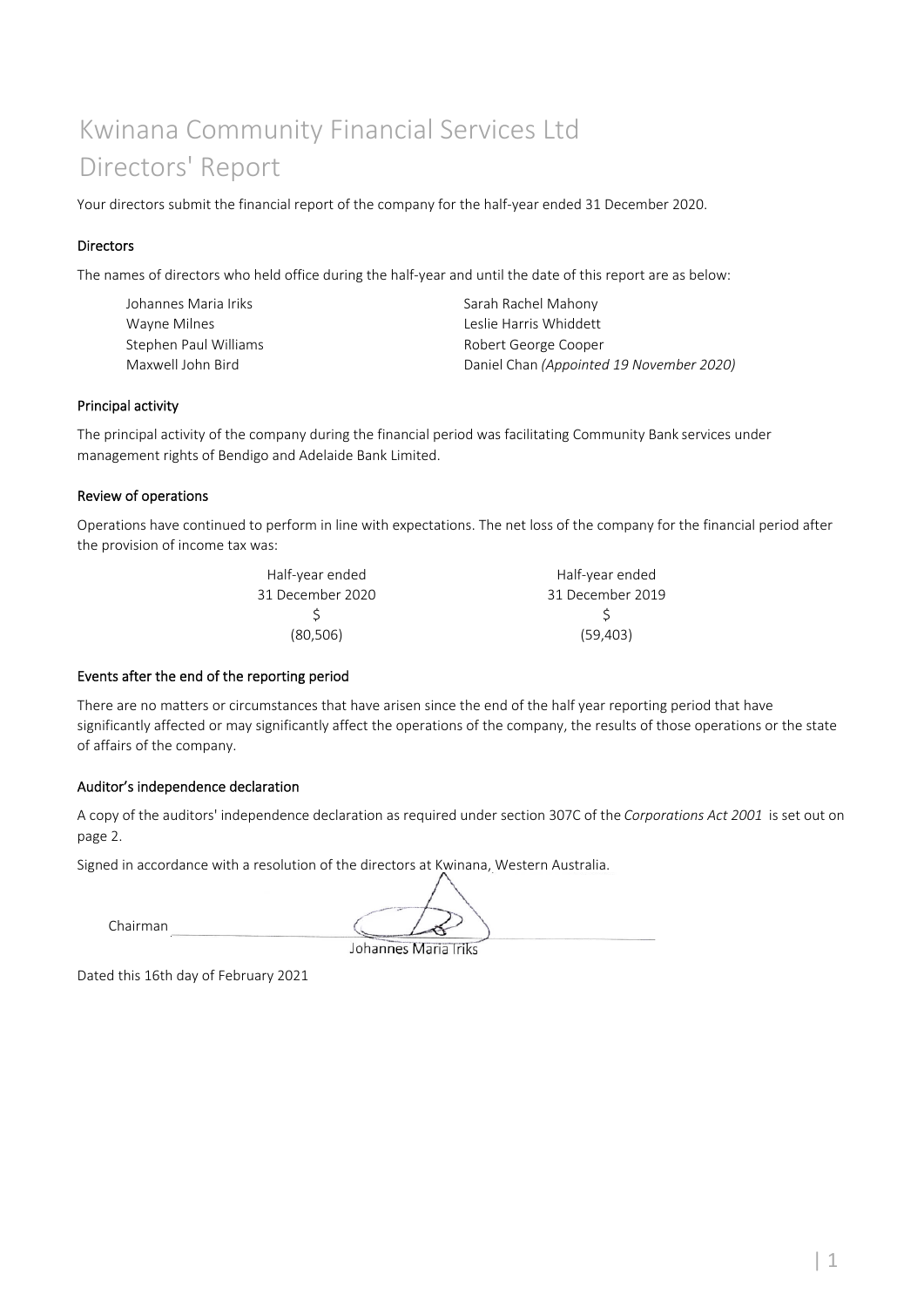

61 Bull Street, Bendigo 3550 PO Box 454, Bendigo 3552 03 5443 0344 afsbendigo.com.au

### **Lead auditor's independence declaration under section 307C of the** *Corporations Act 2001* **to the directors of Kwinana Community Financial Services Ltd**

We declare that, to the best of our knowledge and belief, for the half-year ended 31 December 2020 there have been no contraventions of:

- i. the auditor independence requirements as set out in the *Corporations Act 2001* in relation to the review
- ii. any applicable code of professional conduct in relation to the review.

**Andrew Frewin Stewart Adrian Downing** 61 Bull Street, Bendigo Vic 3550 **Lead Auditor** Dated: 16 February 2021

 $\cancel{1}$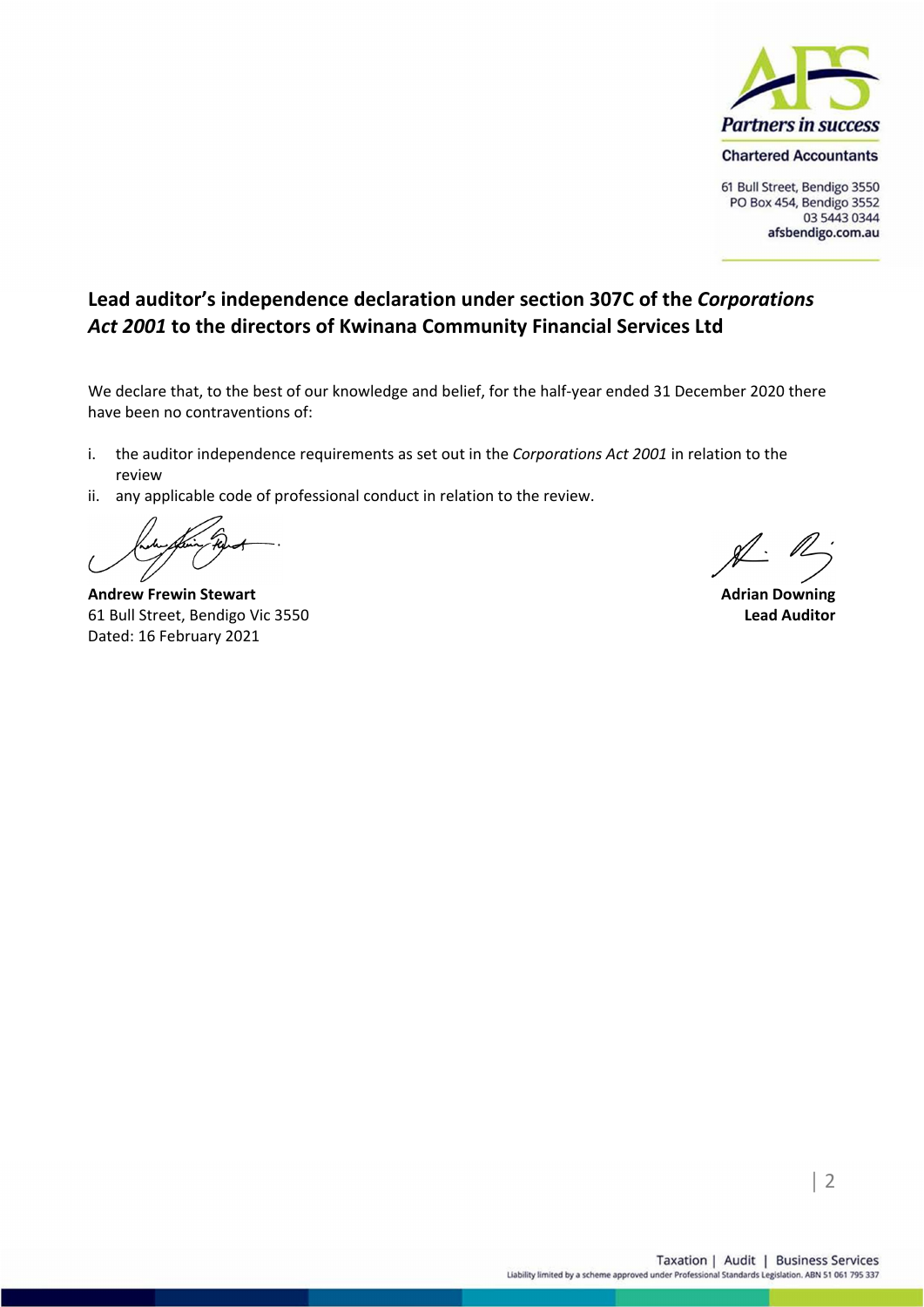## Statement of Profit or Loss and Other Kwinana Community Financial Services Ltd Comprehensive Income

|                                                                                                           | 2020<br>\$ | 2019<br>\$ |
|-----------------------------------------------------------------------------------------------------------|------------|------------|
| Revenue from contracts with customers                                                                     | 216,106    | 187,337    |
| Other revenue                                                                                             | 39,553     | 30,749     |
| Finance income                                                                                            | 69         | 271        |
| Employee benefits expense                                                                                 | (175, 979) | (165, 644) |
| Charitable donations, sponsorship, advertising and promotion                                              | (3,665)    | (12,041)   |
| Occupancy and associated costs                                                                            | (50, 623)  | (14, 141)  |
| Systems costs                                                                                             | (22, 972)  | (19, 523)  |
| Depreciation and amortisation expense                                                                     | (82,059)   | (52, 447)  |
| Finance costs                                                                                             | (3,570)    | (3,628)    |
| General administration expenses                                                                           | (33, 163)  | (28, 696)  |
| Loss before income tax                                                                                    | (116, 303) | (77, 763)  |
| Income tax credit                                                                                         | 35,797     | 18,360     |
| Loss after income tax                                                                                     | (80, 506)  | (59, 403)  |
| Total comprehensive income for the half-year attributable to the ordinary<br>shareholders of the company: | (80, 506)  | (59, 403)  |
| Earnings per share                                                                                        | $\zeta$    | ¢          |
| - Basic and diluted loss per share:                                                                       | (6.94)     | (5.12)     |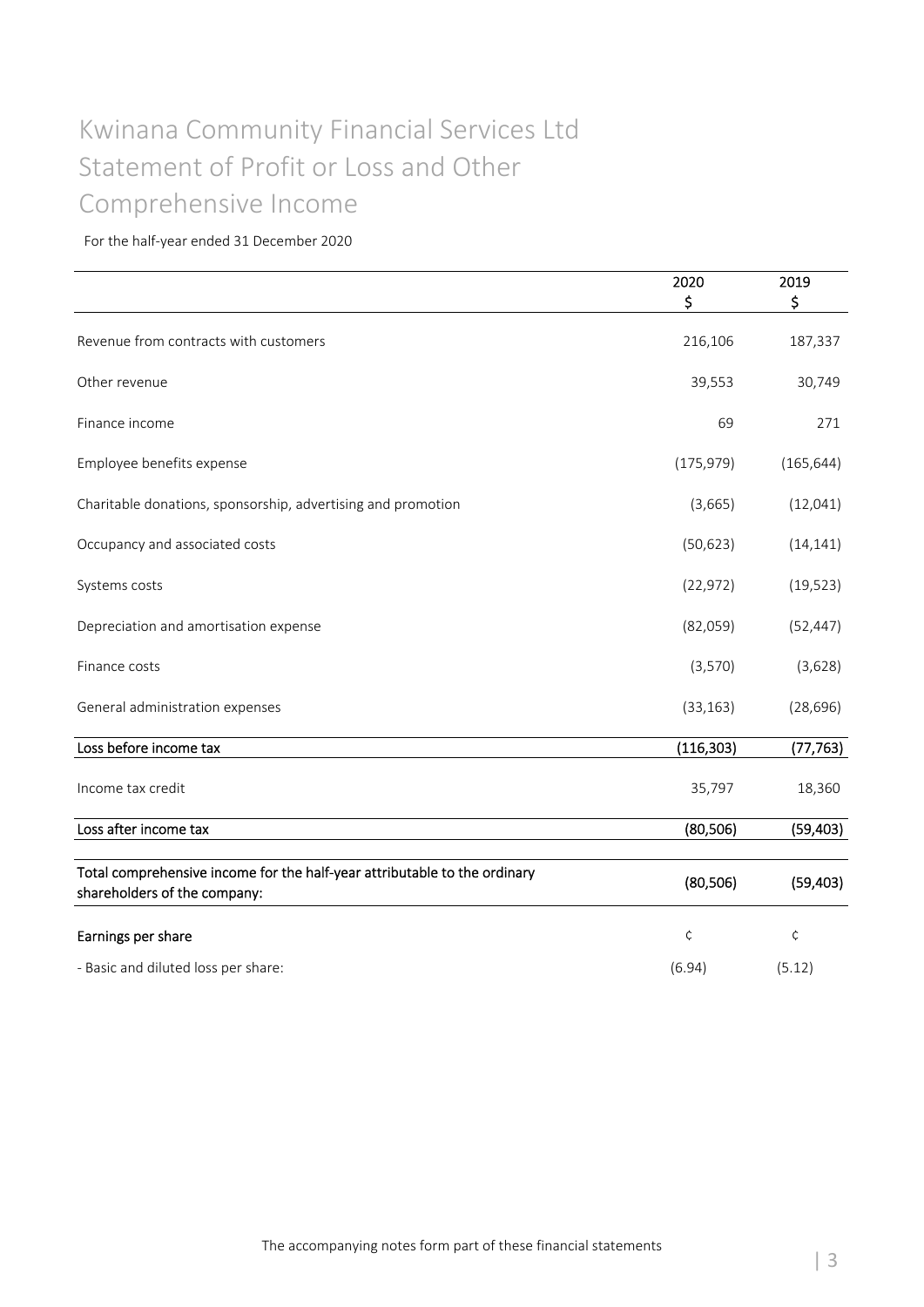### Kwinana Community Financial Services Ltd Statement of Financial Position

|                                  | 31-Dec-20  | 30-Jun-20  |
|----------------------------------|------------|------------|
|                                  | \$         | \$         |
| <b>ASSETS</b>                    |            |            |
| <b>Current assets</b>            |            |            |
| Cash and cash equivalents        | 24,546     | 24,316     |
| Trade and other receivables      | 41,586     | 53,491     |
| <b>Total current assets</b>      | 66,132     | 77,807     |
| Non-current assets               |            |            |
| Property, plant and equipment    | 113,210    | 94,691     |
| Right of use assets              | 164,612    |            |
| Intangible assets                | 58,955     | 65,506     |
| Deferred tax assets              | 340,572    | 304,774    |
| Total non-current assets         | 677,349    | 464,971    |
| <b>TOTAL ASSETS</b>              | 743,481    | 542,778    |
| <b>LIABILITIES</b>               |            |            |
| <b>Current liabilities</b>       |            |            |
| Trade and other payables         | 61,518     | 37,322     |
| Loans and borrowings             | 193,572    | 182,191    |
| Lease liabilities                | 14,640     |            |
| Provisions                       |            | 20,455     |
| Employee benefits                | 19,120     | 16,982     |
| <b>Total current liabilities</b> | 288,850    | 256,950    |
| Non-current liabilities          |            |            |
| Trade and other payables         | 44,852     | 59,581     |
| Loans and borrowings             | 100,000    |            |
| Lease liabilities                | 161,726    |            |
| Employee benefits                | 10,847     | 8,535      |
| Total non-current liabilities    | 317,425    | 68,116     |
| <b>TOTAL LIABILITIES</b>         | 606,275    | 325,066    |
| <b>NET ASSETS</b>                | 137,206    | 217,712    |
|                                  |            |            |
| <b>EQUITY</b>                    |            |            |
| Issued capital                   | 1,120,118  | 1,120,118  |
| Accumulated losses               | (982, 912) | (902, 406) |
| <b>TOTAL EQUITY</b>              | 137,206    | 217,712    |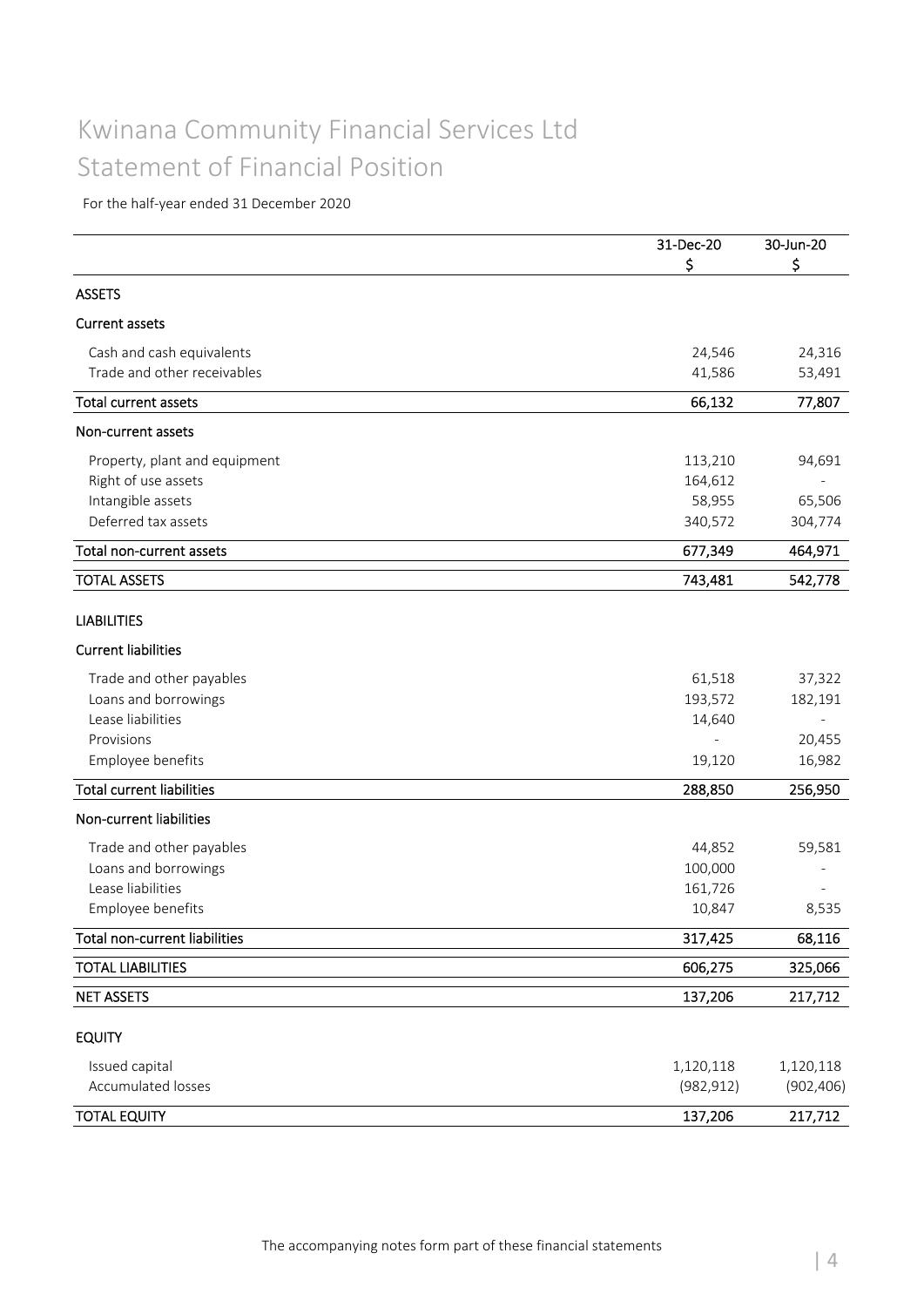## Kwinana Community Financial Services Ltd Statement of Changes in Equity

|                                              | <b>Issued</b><br>capital<br>\$ | Accumulated<br>losses<br>\$ | Total<br>equity<br>\$ |
|----------------------------------------------|--------------------------------|-----------------------------|-----------------------|
|                                              |                                |                             |                       |
| Balance at 1 July 2019                       | 1,120,118                      | (745, 828)                  | 374,290               |
| Total comprehensive income for the half-year |                                | (59, 403)                   | (59, 403)             |
| Balance at 31 December 2019                  | 1,120,118                      | (805, 231)                  | 314,887               |
| Balance at 1 July 2020                       | 1,120,118                      | (902,406)                   | 217,712               |
| Total comprehensive income for the half-year |                                | (80, 506)                   | (80, 506)             |
| Balance at 31 December 2020                  | 1,120,118                      | (982, 912)                  | 137,206               |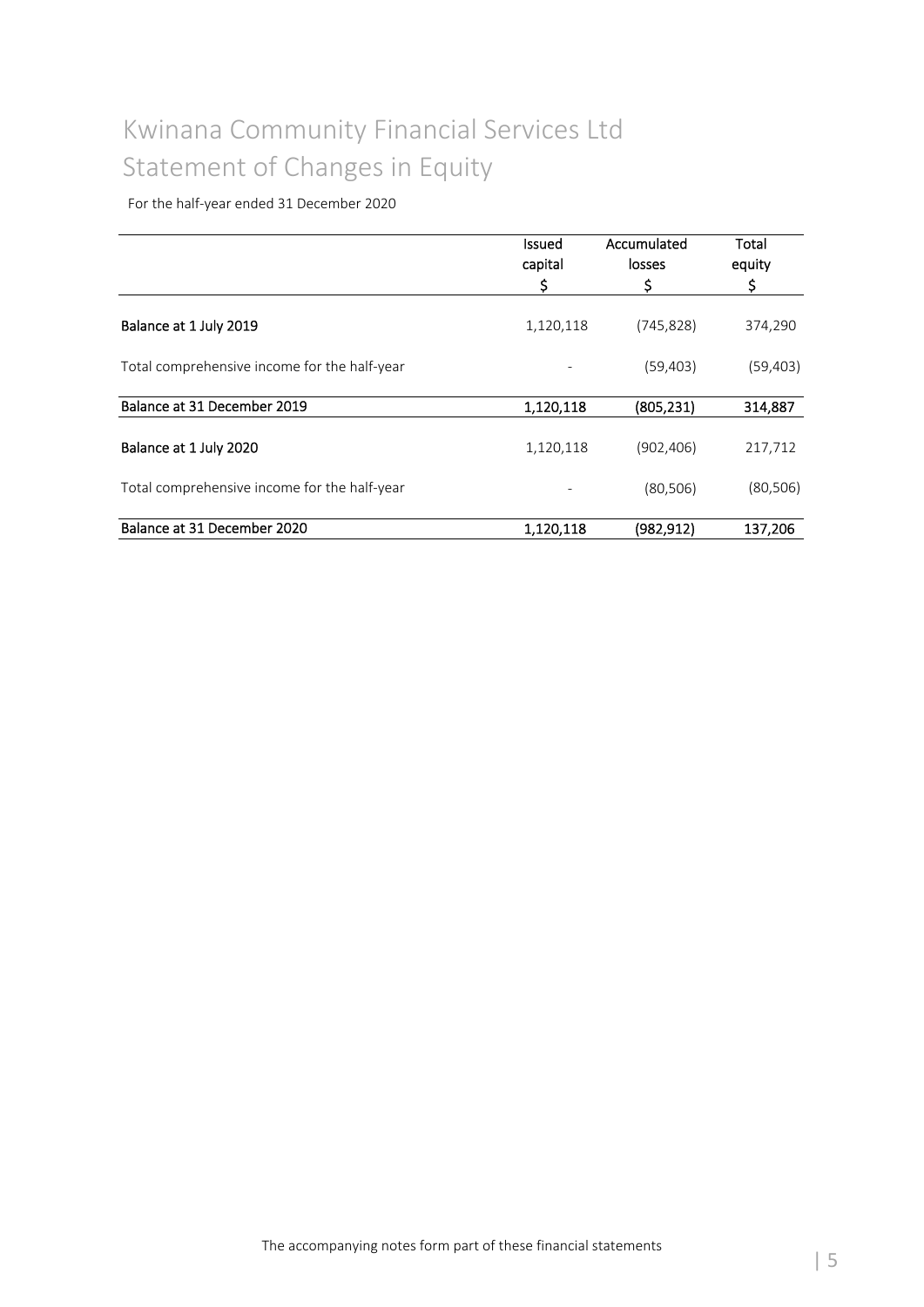### Kwinana Community Financial Services Ltd Statement of Cash Flows

|                                                                     | \$         | \$         |
|---------------------------------------------------------------------|------------|------------|
| Cash flows from operating activities                                |            |            |
| Receipts from customers                                             | 280,717    | 219,064    |
| Payments to suppliers and employees                                 | (236, 628) | (230, 181) |
| Lease payments (interest component)                                 | (3,090)    | (1,240)    |
| Lease payments not included in the measurement of lease liabilities | (52, 751)  | (13,805)   |
| Interest received                                                   | 69         | 271        |
| Interest paid                                                       | (480)      | (1,809)    |
| Net cash used in operating activities                               | (12, 163)  | (27,700)   |
| Cash flows from investing activities                                |            |            |
|                                                                     |            |            |
| Purchase of property, plant and equipment                           | (85, 365)  | (573)      |
| Payments for intangible assets                                      | (13, 623)  |            |
| Net cash used in investing activities                               | (98, 988)  | (573)      |
| Cash flows from financing activities                                |            |            |
| Proceeds from borrowings                                            | 100,000    |            |
| Lease payments (principal component)                                |            | (36,054)   |
| Net cash provided by/(used in) financing activities                 | 100,000    | (36,054)   |
| Net cash decrease in cash held                                      | (11, 151)  | (64, 327)  |
| Cash and cash equivalents at the beginning of the financial year    | (157, 875) | (101, 864) |
| Cash and cash equivalents at the end of the half-year               | (169, 026) | (166, 191) |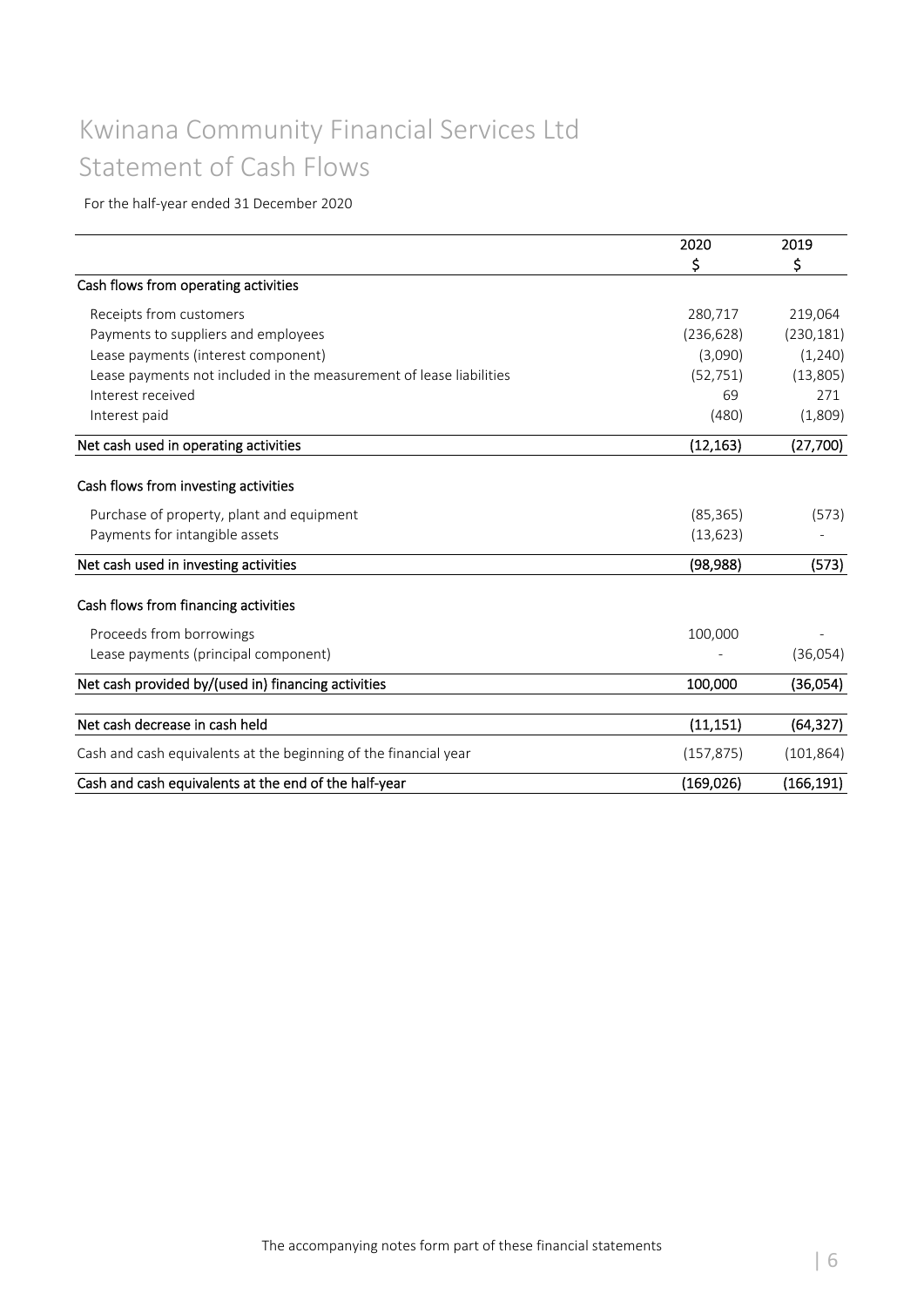### Kwinana Community Financial Services Ltd Notes to the Financial Statements

For the half‐year ended 31 December 2020

#### Note 1. Summary of significant accounting policies

#### Statement of Compliance

This general purpose financial report has been prepared in accordance with the requirements of the *Corporations Act 2001* and Australian Accounting Standard AASB 134: *Interim Financial Reporting.* Compliance with AASB 134 ensures compliance with International Financial Reporting Standard IAS 34*: Interim Financial Reporting.*

#### Basis of preparation

This financial report is intended to provide users with an update on the latest annual financial statements and does not include all the notes of the type normally included in an annual financial report. Accordingly the report shall be read in conjunction with the annual financial report for the year ended 30 June 2020 and any public announcements made by the company during the period.

#### Accounting policies

The same accounting policies and methods of computation have been followed in this interim financial report as were applied in the most recent annual financial report and the previous corresponding interim period.

The half-year financial report has been prepared on an accruals basis and is based on historical costs modified by the revaluation of selected non‐current assets, financial assets and financial liabilities for which the fair value basis of accounting has been applied.

#### Going concern

The net assets of the company as at 31 December 2020 were \$137,206 and the loss made for the half‐year was \$80,506, bringing accumulated losses to \$982,912.

| In addition:         |           |
|----------------------|-----------|
| Total assets         | 743.481   |
| Total liabilities    | 606.275   |
| Operating cash flows | (12, 163) |

There was a 36% increase in the loss after tax recorded for the half‐year ended 31 December 2020 when compared to the prior year comparative period.

The company meets its day to day working capital requirements through an overdraft facility. The overdraft has an approved limit of \$300,000 and was drawn to \$193,572 as at 31 December 2020.

The company's business activities, together with the factors likely to affect its future development, performance and position are set out in the Directors' Report on page 1. The financial position of the company, its cash flows, liquidity position and borrowing facilities are described in the financial statements.

The current economic environment is difficult and while revenue continues to increase the company has again reported an operating loss for the year. The directors' consider that the outlook presents significant challenges in terms of banking business volume and pricing as well as for operating costs. Whilst the directors have instituted measures to preserve cash and secure additional finance, these circumstances create material uncertainties over future trading results and cash flows.

The company's forecasts and projections, taking account of reasonably possible changes in trading performance, show that the company will be able to continue to operate within the current overdraft facility.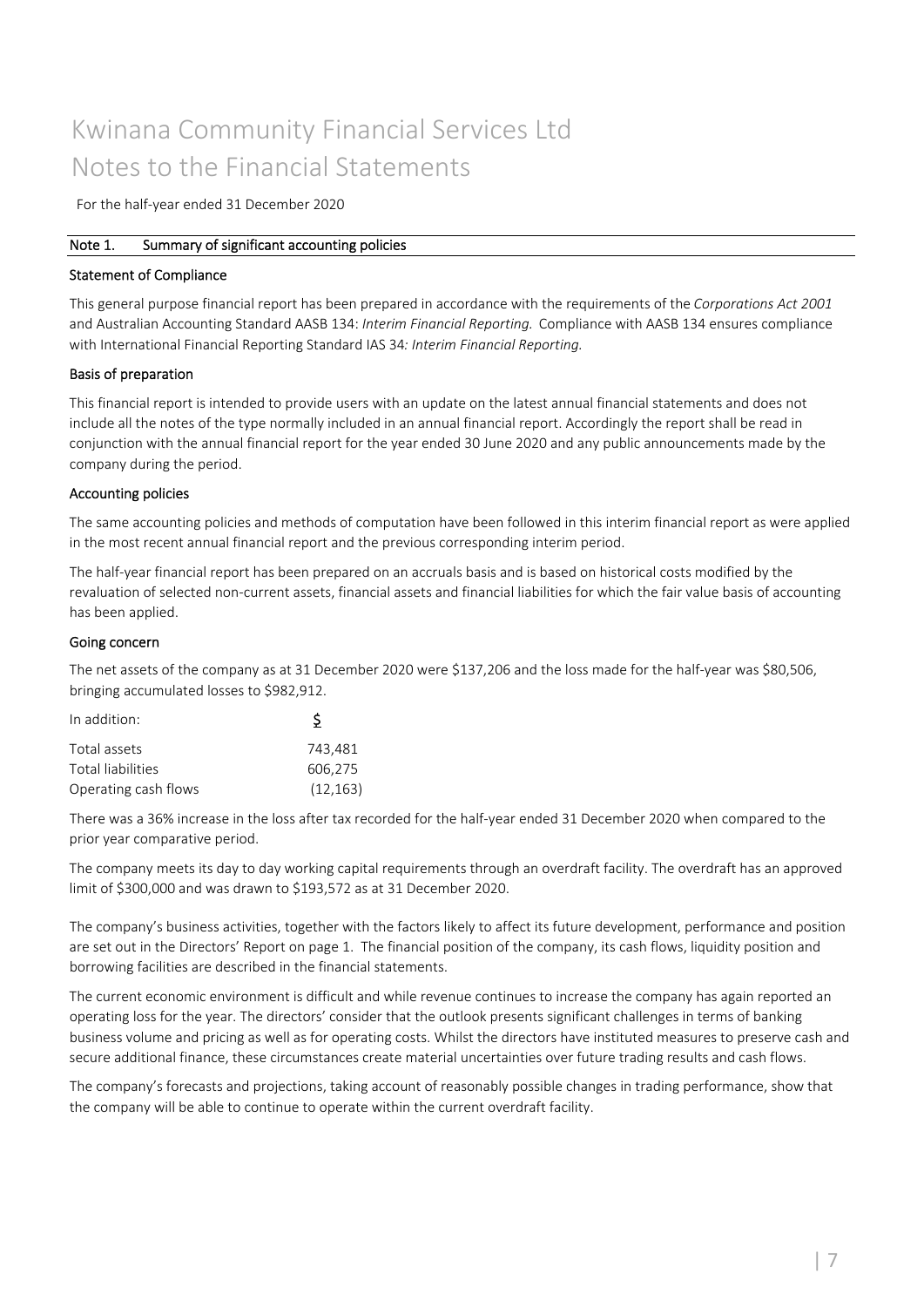### Kwinana Community Financial Services Ltd Notes to the Financial Statements

For the half‐year ended 31 December 2020

#### Note 1. Summary of significant accounting policies *(continued)*

#### Going concern *(continued)*

The company has held discussions with Bendigo and Adelaide Bank Limited about its future borrowing needs. It is likely that these discussions will not be completed for some time but no matters have been drawn to its attention to suggest that renewal may not be forthcoming on acceptable terms. The company has also obtained an undertaking of support from Bendigo and Adelaide Bank Limited that it will continue to support the company and its operations for the 2020/21 financial year. This support is provided on the basis that the company continues to fulfil its obligations under the franchise agreement and continues to work closely with Bendigo and Adelaide Bank Limited to further develop its business.

The directors have concluded that the combination of the circumstances above represents a material uncertainty that casts significant doubt upon the company's ability to continue as a going concern and that, therefore, the company may be unable to realise its assets and discharge its liabilities in the normal course of business.

Nevertheless, after making enquiries and considering the uncertainties described above, the directors have a reasonable expectation that the company has adequate resources to continue in operational existence for the foreseeable future. For these reasons, they continue to adopt the going concern basis of accounting in preparing the annual financial statements.

#### Events subsequent to reporting date Note 2.

There have been no events subsequent to reporting date that would materially affect the financial statements at the reporting date.

#### Contingent assets and liabilities Note 3.

There were no contingent assets or liabilities at the date of this report to affect the financial statements.

#### Related parties Note 4.

Arrangements with related parties continue to be in place. For details on these arrangements, refer to the 30 June 2020 annual financial report.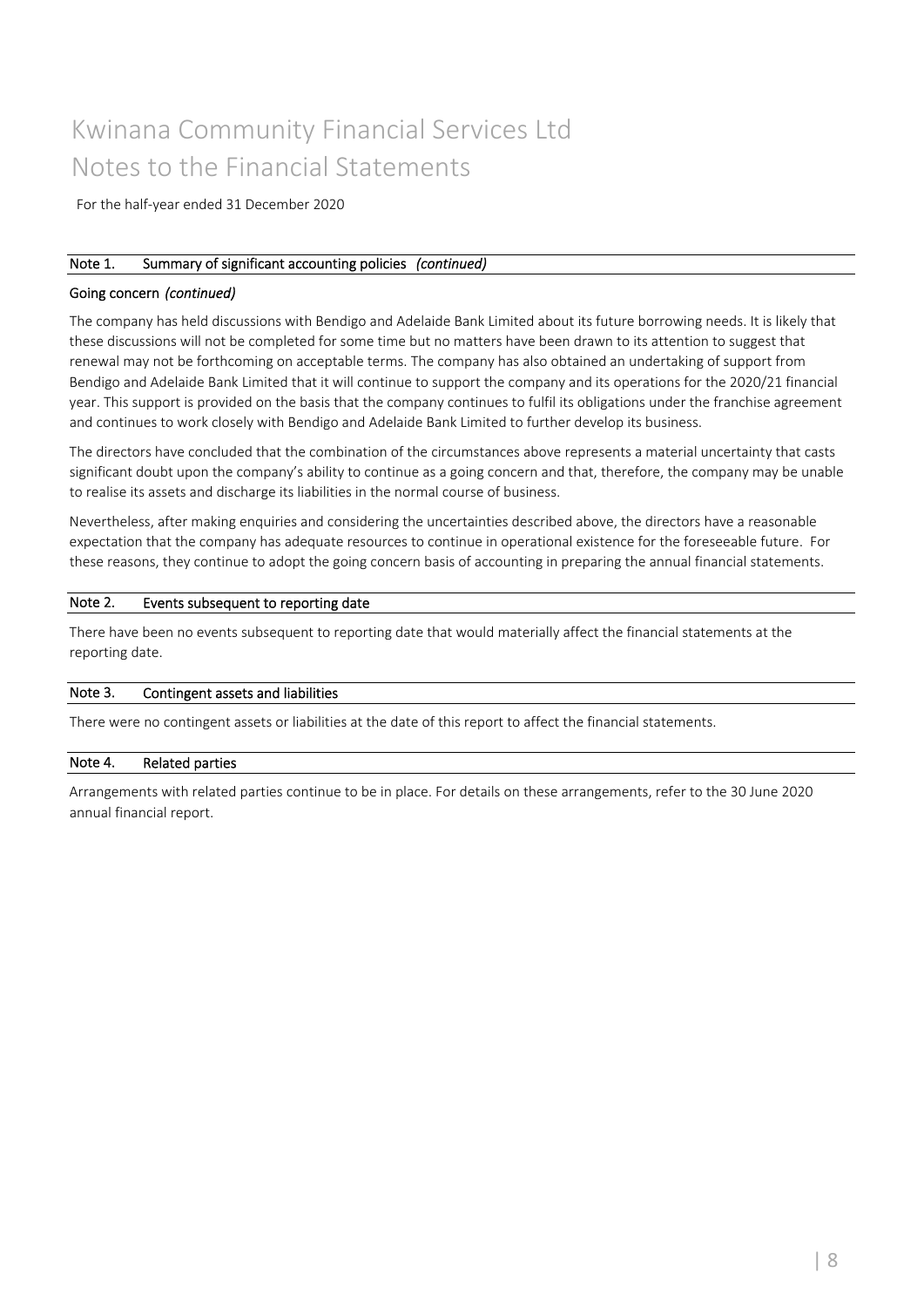# Kwinana Community Financial Services Ltd Directors' Declaration

In the opinion of the directors of Kwinana Community Financial Services Ltd ("the company"):

- 1. The financial statements and notes thereto are in accordance with the *Corporations Act 2001* including:
	- a. giving a true and fair view of the financial position of the entity as at 31 December 2020 and of its performance, as represented by the results of its operations and cash flows for the half‐year ended on that date;
	- b. complying with Australian Accounting Standard *AASB 134 Interim Financial Reporting* and the *Corporations Regulations 2001* ; and
- 2. There are reasonable grounds to believe that the company will be able to pay its debts as and when they become due and payable.

This declaration is made in accordance with a resolution of the Board of Directors.

| Chairman   |    |        |                      |       |
|------------|----|--------|----------------------|-------|
|            |    |        | Johannes Maria Iriks |       |
| Dated this | 16 | day of | February             | 2021. |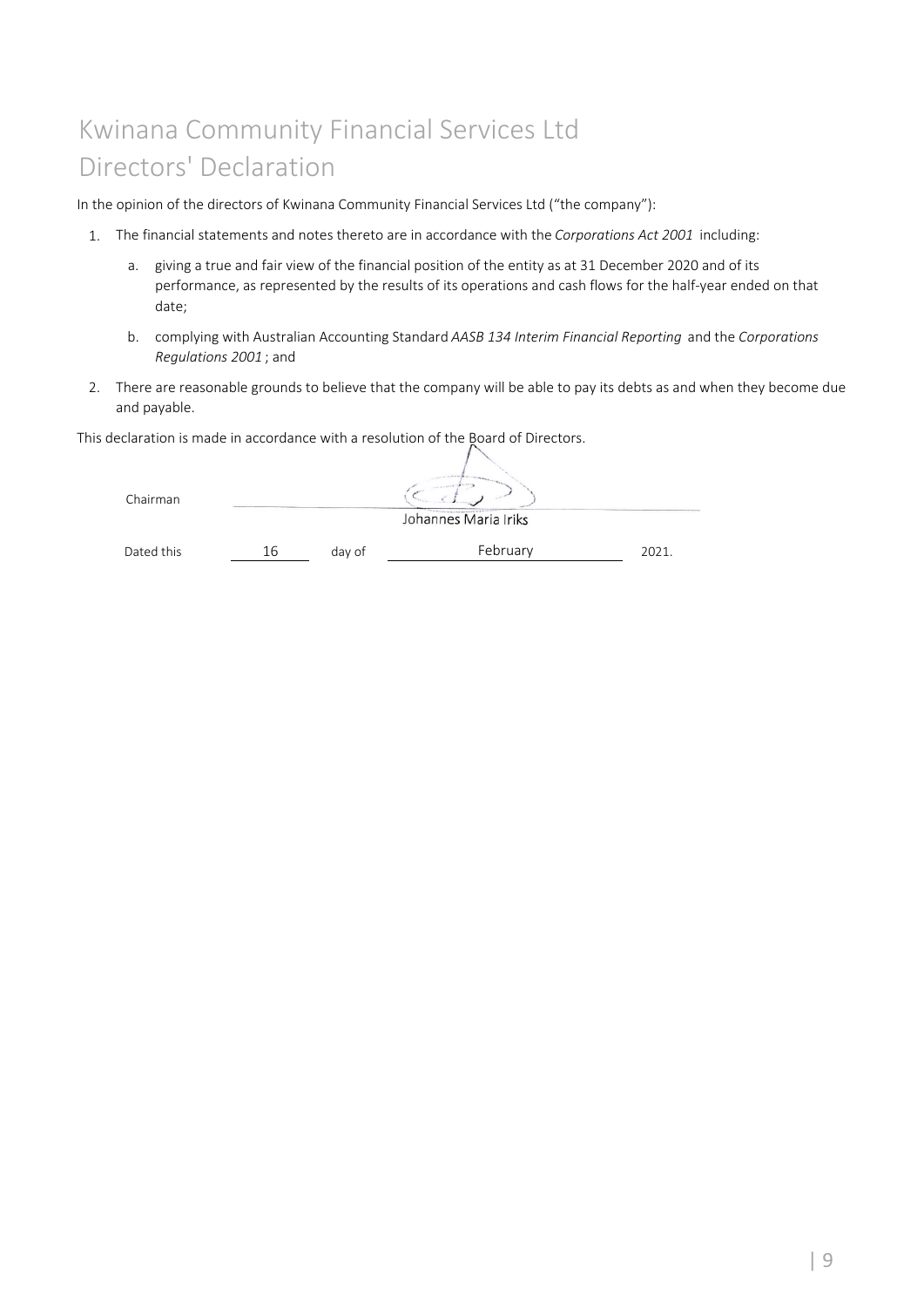

61 Bull Street, Bendigo 3550 PO Box 454, Bendigo 3552 03 5443 0344 afsbendigo.com.au

### **Independent auditor's review report to the directors of Kwinana Community Financial Services Ltd**

### **Report on the half‐year financial report**

#### **Conclusion**

We have reviewed the half‐year financial report of Kwinana Community Financial Services Ltd , which comprises the statement of financial position as at 31 December 2020, the statement of profit or loss and other comprehensive income, statement of changes in equity and statement of cash flows for the half‐year ended on that date, a summary of significant accounting policies and other explanatory information and the directors' declaration.

Based on our review, which is not an audit, we have not become aware of any matter that makes us believe that the accompanying half‐year financial report of Kwinana Community Financial Services Ltd does not comply with the *Corporations Act 2001* including:

- a. giving a true and fair view of the company's financial position at 31 December 2020 and of its performance for the half‐year ended on that date
- b. complying with Accounting Standard AASB 134: *Interim Financial Reporting* and the *Corporations Regulations 2001*.

#### **Basis for Conclusion**

We conducted our review in accordance with ASRE 2410: *Review of a Financial Report Performed by the Independent Auditor of the Entity.* Our responsibilities are further described in the *Auditor's Responsibilities for the Review of the Financial Report* section of our report. We are independent of the company in accordance with the auditor independence requirements of the *Corporations Act 2001* and the ethical requirements of the Accounting Professional and Ethical Standards Board's APES 110 *Code of Ethics for Professional Accountants* (including Independence Standards) (the Code) that are relevant to our audit of the annual financial report in Australia. We have also fulfilled our other ethical responsibilities in accordance with the Code.

We confirm that the independence declaration required by the *Corporations Act 2001* which has been given to the directors of the company, would be in the same terms if given to the directors as at the time of this auditor's review report.

#### **Responsibility of the directors for the financial report**

The directors of the company are responsible for the preparation of the half-year financial report that gives a true and fair view in accordance with Australian Accounting Standards and the *Corporations Act 2001* and for such internal control as the directors determine necessary to enable the preparation of the half‐year financial report that gives a true and fair view and is free from material misstatement, whether due to fraud error.